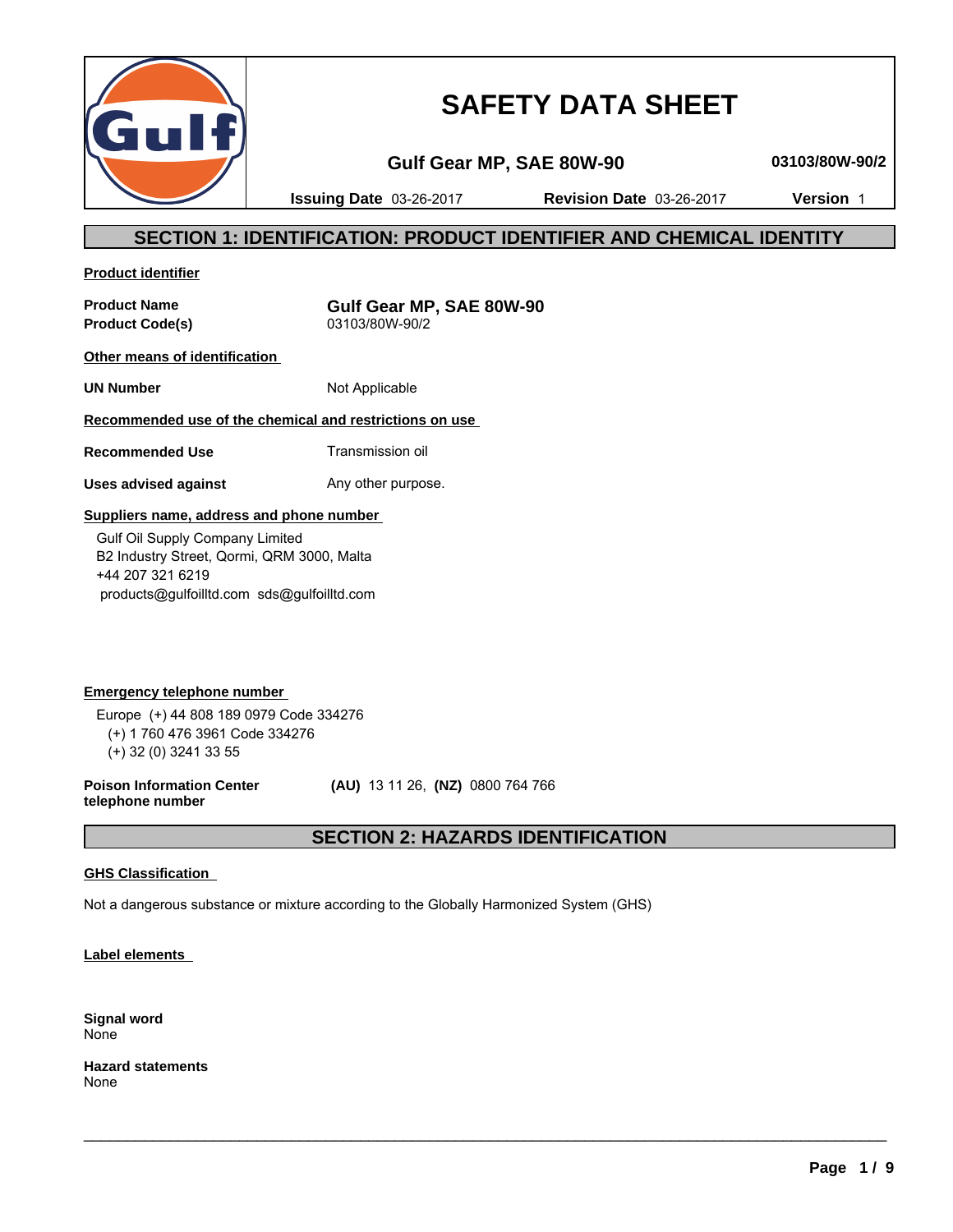#### **Precautionary Statements** None

#### **Other hazards**

Causes mild skin irritation Harmful to aquatic life with long lasting effects May cause sensitization of susceptible persons by skin contact

### **SECTION 3: COMPOSITION/INFORMATION ON INGREDIENTS**

 $\_$  ,  $\_$  ,  $\_$  ,  $\_$  ,  $\_$  ,  $\_$  ,  $\_$  ,  $\_$  ,  $\_$  ,  $\_$  ,  $\_$  ,  $\_$  ,  $\_$  ,  $\_$  ,  $\_$  ,  $\_$  ,  $\_$  ,  $\_$  ,  $\_$  ,  $\_$  ,  $\_$  ,  $\_$  ,  $\_$  ,  $\_$  ,  $\_$  ,  $\_$  ,  $\_$  ,  $\_$  ,  $\_$  ,  $\_$  ,  $\_$  ,  $\_$  ,  $\_$  ,  $\_$  ,  $\_$  ,  $\_$  ,  $\_$  ,

This product is a mixture. Health hazard information is based on its ingredients

| <b>Chemical name</b>                                             | <b>CAS No</b> | Weight-%         |
|------------------------------------------------------------------|---------------|------------------|
| Highly refined base oil (Viscosity $>20.5$ cSt @40 $^{\circ}$ C) |               | 100%<br>$60\%$ - |
| Highly refined, low viscosity base oil (Viscosity <7 cSt         |               | $1\% - 2.5\%$    |
| $@40^{\circ}$ C)                                                 |               |                  |

#### **Additional information**

Product containing mineral oil with less than 3% DMSO extract as measured by IP 346 See Section 15 for additional information on base oils. The remaining composition is a mixture of non-classified ingredients or additives below the threshold for disclosure

### **SECTION 4: FIRST AID MEASURES**

#### **Description of first-aid measures**

| <b>General advice</b>                                       | May produce an allergic reaction. When symptoms persist or in all cases of doubt seek<br>medical advice.                                                                                                  |
|-------------------------------------------------------------|-----------------------------------------------------------------------------------------------------------------------------------------------------------------------------------------------------------|
| <b>Inhalation</b>                                           | Move to fresh air.                                                                                                                                                                                        |
| <b>Skin contact</b>                                         | Wash off immediately with plenty of water for at least 15 minutes. Remove and wash<br>contaminated clothing before re-use. May cause an allergic skin reaction. If symptoms<br>persist, call a physician. |
| Eye contact                                                 | Rinse thoroughly with plenty of water, also under the eyelids. Keep eye wide open while<br>rinsing.                                                                                                       |
| Ingestion                                                   | Clean mouth with water. Drink plenty of water. Do not induce vomiting without medical<br>advice.                                                                                                          |
| <b>Protection of First-aiders</b>                           | Use personal protective equipment. Avoid contact with skin, eyes and clothing.                                                                                                                            |
| Most important symptoms and effects, both acute and delayed |                                                                                                                                                                                                           |
| <b>Main Symptoms</b>                                        | May cause allergic skin reaction                                                                                                                                                                          |
|                                                             | Indication of immediate medical attention and special treatment needed                                                                                                                                    |
| Notes to physician                                          | May cause sensitization by inhalation and skin contact. Treat symptomatically.                                                                                                                            |

### **SECTION 5: FIRE FIGHTING MEASURES**

#### **Extinguishing media**

#### **Suitable Extinguishing Media**

Use extinguishing measures that are appropriate to local circumstances and the surrounding environment:, Use CO2, dry chemical, or foam, Water spray or fog, Cool containers / tanks with water spray

 $\_$  ,  $\_$  ,  $\_$  ,  $\_$  ,  $\_$  ,  $\_$  ,  $\_$  ,  $\_$  ,  $\_$  ,  $\_$  ,  $\_$  ,  $\_$  ,  $\_$  ,  $\_$  ,  $\_$  ,  $\_$  ,  $\_$  ,  $\_$  ,  $\_$  ,  $\_$  ,  $\_$  ,  $\_$  ,  $\_$  ,  $\_$  ,  $\_$  ,  $\_$  ,  $\_$  ,  $\_$  ,  $\_$  ,  $\_$  ,  $\_$  ,  $\_$  ,  $\_$  ,  $\_$  ,  $\_$  ,  $\_$  ,  $\_$  ,

#### **Extinguishing media which shall not be used for safety reasons**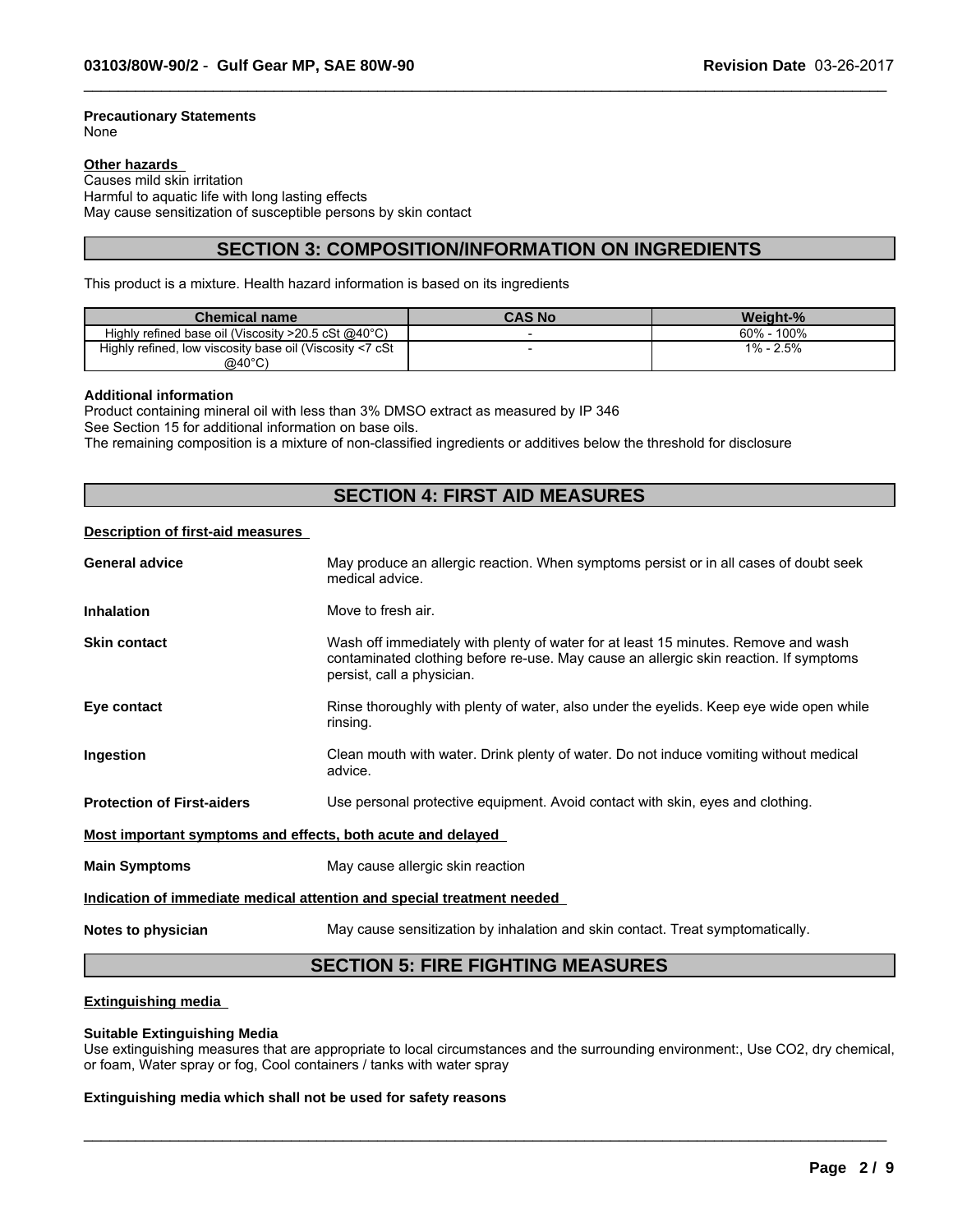Do not use a solid water stream as it may scatter and spread fire

#### **Specific hazards arising from the chemical**

In the event of fire and/or explosion do not breathe fumes. Carbon monoxide, carbon dioxide and unburned hydrocarbons (smoke). Thermal decomposition can lead to release of irritating gases and vapors. This material creates a fire hazard because it floats on water.

 $\_$  ,  $\_$  ,  $\_$  ,  $\_$  ,  $\_$  ,  $\_$  ,  $\_$  ,  $\_$  ,  $\_$  ,  $\_$  ,  $\_$  ,  $\_$  ,  $\_$  ,  $\_$  ,  $\_$  ,  $\_$  ,  $\_$  ,  $\_$  ,  $\_$  ,  $\_$  ,  $\_$  ,  $\_$  ,  $\_$  ,  $\_$  ,  $\_$  ,  $\_$  ,  $\_$  ,  $\_$  ,  $\_$  ,  $\_$  ,  $\_$  ,  $\_$  ,  $\_$  ,  $\_$  ,  $\_$  ,  $\_$  ,  $\_$  ,

#### **Hazardous decomposition products**

Incomplete combustion and thermolysis produces potentially toxic gases such as carbon monoxide and carbon dioxide

#### **Advice for firefighters**

#### **Special protective equipment for fire-fighters**

As in any fire, wear self-contained breathing apparatus pressure-demand, MSHA/NIOSH (approved or equivalent) and full protective gear

### **SECTION 6: ACCIDENTAL RELEASE MEASURES**

#### **Personal precautions, protective equipment and emergency procedures**

Remove all sources of ignition. Ensure adequate ventilation.

**Advice for non-emergency personnel** Material can create slippery conditions.

**Advice for emergency responders** For personal protection see section 8.

#### **Environmental precautions**

Prevent further leakage or spillage if safe to do so. Do not flush into surface water or sanitary sewer system.

#### **Methods and materials for containment and cleaning up**

Soak up with inert absorbent material (e.g. sand, silica gel, acid binder, universal binder, sawdust). Dike to collect large liquid spills.

#### **Reference to other sections**

See Section 8/12/13 for additional information

### **SECTION 7: HANDLING AND STORAGE**

#### **Precautions for safe handling**

Ensure adequate ventilation. Do not eat, drink or smoke when using this product. Handle in accordance with good industrial hygiene and safety practice. Wear personal protective equipment. Avoid contact with skin, eyes and clothing. Remove and wash contaminated clothing before re-use. Keep away from open flames, hot surfaces and sources of ignition.

#### **Conditions for safe storage, including any incompatibilities**

#### **Technical measures/Storage conditions**

Keep containers tightly closed in a dry, cool and well-ventilated place. Keep away from open flames, hot surfaces and sources of ignition.

**Incompatible materials** Oxidizing agent

**Recommended Use Transmission oil** 

### **SECTION 8: EXPOSURE CONTROLS/PERSONAL PROTECTION**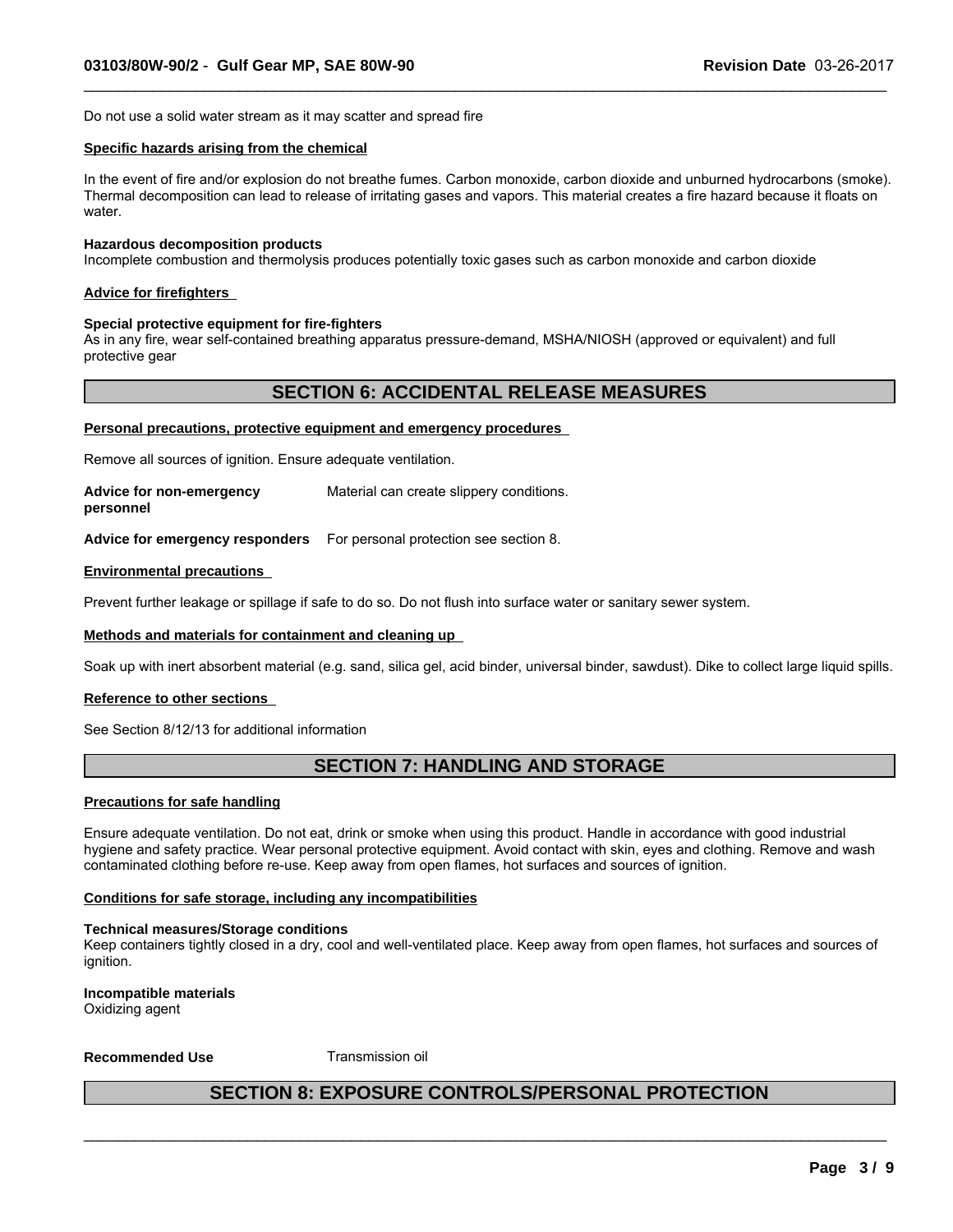#### **Control parameters**

#### **Exposure Limits**

| <b>Chemical name</b>                          | <b>Australia</b> | New Zealand                  | <b>New Zealand - Biological Exposure</b><br>Indices (BEI) |
|-----------------------------------------------|------------------|------------------------------|-----------------------------------------------------------|
| Highly refined base oil (Viscosity >20.5 cSt) |                  | TWA: $5 \text{ mg/m}^3$      |                                                           |
| @40°C)                                        |                  | $STEL: 10$ ma/m <sup>3</sup> |                                                           |
| Highly refined, low viscosity base oil        |                  | TWA: $5 \text{ mg/m}^3$      |                                                           |
| (Viscosity <7 cSt @40 $^{\circ}$ C)           |                  | $STEL: 10$ mg/m <sup>3</sup> |                                                           |

 $\_$  ,  $\_$  ,  $\_$  ,  $\_$  ,  $\_$  ,  $\_$  ,  $\_$  ,  $\_$  ,  $\_$  ,  $\_$  ,  $\_$  ,  $\_$  ,  $\_$  ,  $\_$  ,  $\_$  ,  $\_$  ,  $\_$  ,  $\_$  ,  $\_$  ,  $\_$  ,  $\_$  ,  $\_$  ,  $\_$  ,  $\_$  ,  $\_$  ,  $\_$  ,  $\_$  ,  $\_$  ,  $\_$  ,  $\_$  ,  $\_$  ,  $\_$  ,  $\_$  ,  $\_$  ,  $\_$  ,  $\_$  ,  $\_$  ,

*Australia - Workplace Exposure Standards for Airborne Contaminants. New Zealand - Workplace Exposure Standards and Biological Exposure Indices.*

#### **Appropriate engineering controls**

| Ensure adequate ventilation, especially in confined areas.<br><b>Engineering controls</b> |  |
|-------------------------------------------------------------------------------------------|--|
|-------------------------------------------------------------------------------------------|--|

#### **Individual protection measures, such as personal protective equipment**

| Eye/face protection<br>Skin and body protection<br><b>Hand Protection</b> | Safety glasses with side-shields.<br>Long sleeved clothing.<br>Protective gloves. Please observe the instructions regarding permeability and breakthrough                                      |
|---------------------------------------------------------------------------|------------------------------------------------------------------------------------------------------------------------------------------------------------------------------------------------|
|                                                                           | time which are provided by the supplier of the gloves. Also take into consideration the<br>specific local conditions under which the product is used, such as the danger of cuts,<br>abrasion. |
| <b>Respiratory protection</b>                                             | No special protective equipment required. In case of mist, spray or aerosol exposure wear<br>suitable personal respiratory protection and protective suit.                                     |
| <b>Hygiene measures</b>                                                   | Regular cleaning of equipment, work area and clothing is recommended.                                                                                                                          |
| <b>Environmental Exposure Controls</b><br>Thermal hazards                 | No special environmental precautions required.<br>None under normal use conditions                                                                                                             |

## **SECTION 9: PHYSICAL AND CHEMICAL PROPERTIES**

#### **Information on basic physical and chemical properties**

| <b>Physical state</b>            | liquid             | Appearance     | clear amber    |
|----------------------------------|--------------------|----------------|----------------|
| Odor                             | Hydrocarbon-like   | Odor threshold | Not Determined |
| <b>Property</b>                  | Values             |                | Remarks        |
| pH                               | Not Determined     |                |                |
| Melting point / freezing point   | Not Determined     |                |                |
| Boiling point / boiling range    | Not Determined     |                |                |
| <b>Flash point</b>               | 202 °C / 396 °F    |                | ASTM D 92      |
| <b>Evaporation rate</b>          | Not Determined     |                |                |
| Flammability (solid, gas)        | Not Determined     |                |                |
| <b>Flammability Limit in Air</b> |                    |                |                |
| <b>Upper flammability limit:</b> | Not Determined     |                |                |
| Lower flammability limit:        | Not Determined     |                |                |
| Vapor pressure                   | Not Determined     |                |                |
| Vapor density                    | Not Determined     |                |                |
| <b>Relative density</b>          | 0.9062             |                | @15°C          |
| Solubility(ies)                  | Insoluble in water |                |                |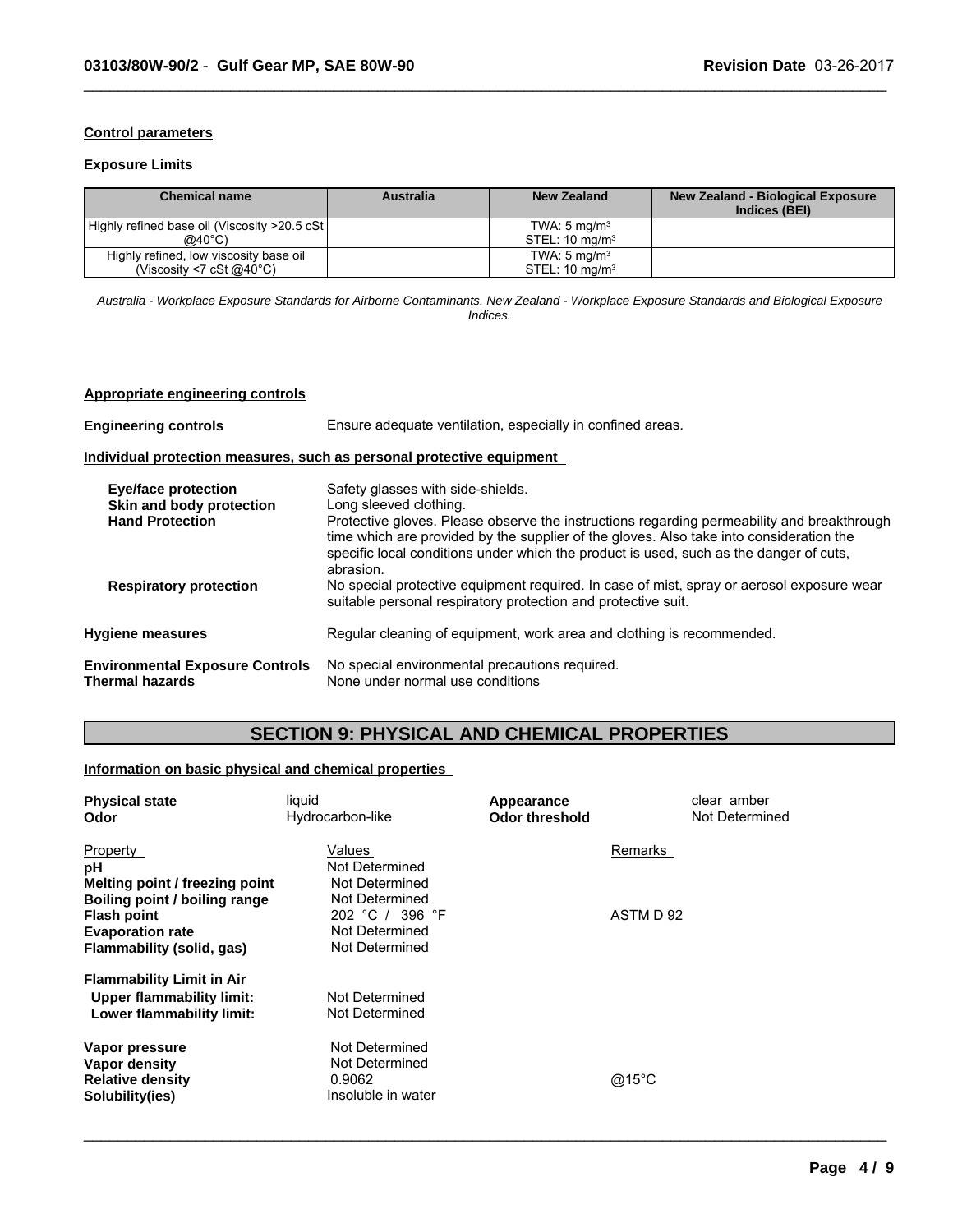| <b>Partition coefficient</b><br><b>Autoignition temperature</b><br><b>Decomposition temperature</b><br><b>Kinematic viscosity</b><br><b>Explosive properties</b><br><b>Oxidizing Properties</b> | Not Determined<br>No information available<br>No information available<br>154 cSt @ 40 °C<br>Not applicable<br>Not applicable | ASTM D445               |
|-------------------------------------------------------------------------------------------------------------------------------------------------------------------------------------------------|-------------------------------------------------------------------------------------------------------------------------------|-------------------------|
| <b>Other Information</b>                                                                                                                                                                        |                                                                                                                               |                         |
| Viscosity, kinematic (100°C)<br><b>Pour Point</b><br>VOC Content (ASTM E-1868-10)<br><b>VOC content</b>                                                                                         | 15.39 cSt @ 100°C<br>$-27$ °C / $-17$ °F<br>Not Determined<br>Not Determined                                                  | ASTM D 445<br>ASTM D 97 |

### **SECTION 10: STABILITY AND REACTIVITY**

 $\_$  ,  $\_$  ,  $\_$  ,  $\_$  ,  $\_$  ,  $\_$  ,  $\_$  ,  $\_$  ,  $\_$  ,  $\_$  ,  $\_$  ,  $\_$  ,  $\_$  ,  $\_$  ,  $\_$  ,  $\_$  ,  $\_$  ,  $\_$  ,  $\_$  ,  $\_$  ,  $\_$  ,  $\_$  ,  $\_$  ,  $\_$  ,  $\_$  ,  $\_$  ,  $\_$  ,  $\_$  ,  $\_$  ,  $\_$  ,  $\_$  ,  $\_$  ,  $\_$  ,  $\_$  ,  $\_$  ,  $\_$  ,  $\_$  ,

#### **Reactivity**

None under normal use conditions

#### **Chemical stability**

Stable under normal conditions

#### **Possibility of hazardous reactions**

None under normal use conditions

#### **Conditions to avoid**

Keep away from open flames, hot surfaces and sources of ignition, Extremes of temperature and direct sunlight

#### **Incompatible materials**

Oxidizing agent

#### **Hazardous decomposition products**

Incomplete combustion and thermolysis produces potentially toxic gases such as carbon monoxide and carbon dioxide.

### **SECTION 11: TOXICOLOGICAL INFORMATION**

#### **Information on the likely routes of exposure**

#### **Product Information - Principle Routes of Exposure**

| <b>Inhalation</b>   | None known                                                                               |
|---------------------|------------------------------------------------------------------------------------------|
| Eye contact         | None known                                                                               |
| <b>Skin contact</b> | Repeated or prolonged skin contact may cause allergic reactions with susceptible persons |
| Ingestion           | None known                                                                               |

 $\_$  ,  $\_$  ,  $\_$  ,  $\_$  ,  $\_$  ,  $\_$  ,  $\_$  ,  $\_$  ,  $\_$  ,  $\_$  ,  $\_$  ,  $\_$  ,  $\_$  ,  $\_$  ,  $\_$  ,  $\_$  ,  $\_$  ,  $\_$  ,  $\_$  ,  $\_$  ,  $\_$  ,  $\_$  ,  $\_$  ,  $\_$  ,  $\_$  ,  $\_$  ,  $\_$  ,  $\_$  ,  $\_$  ,  $\_$  ,  $\_$  ,  $\_$  ,  $\_$  ,  $\_$  ,  $\_$  ,  $\_$  ,  $\_$  ,

#### **Numerical measures of toxicity - Product Information**

| <b>ATEmix (oral)</b>   | >2000 mg/kg |
|------------------------|-------------|
| <b>ATEmix (dermal)</b> | >2000 mg/kg |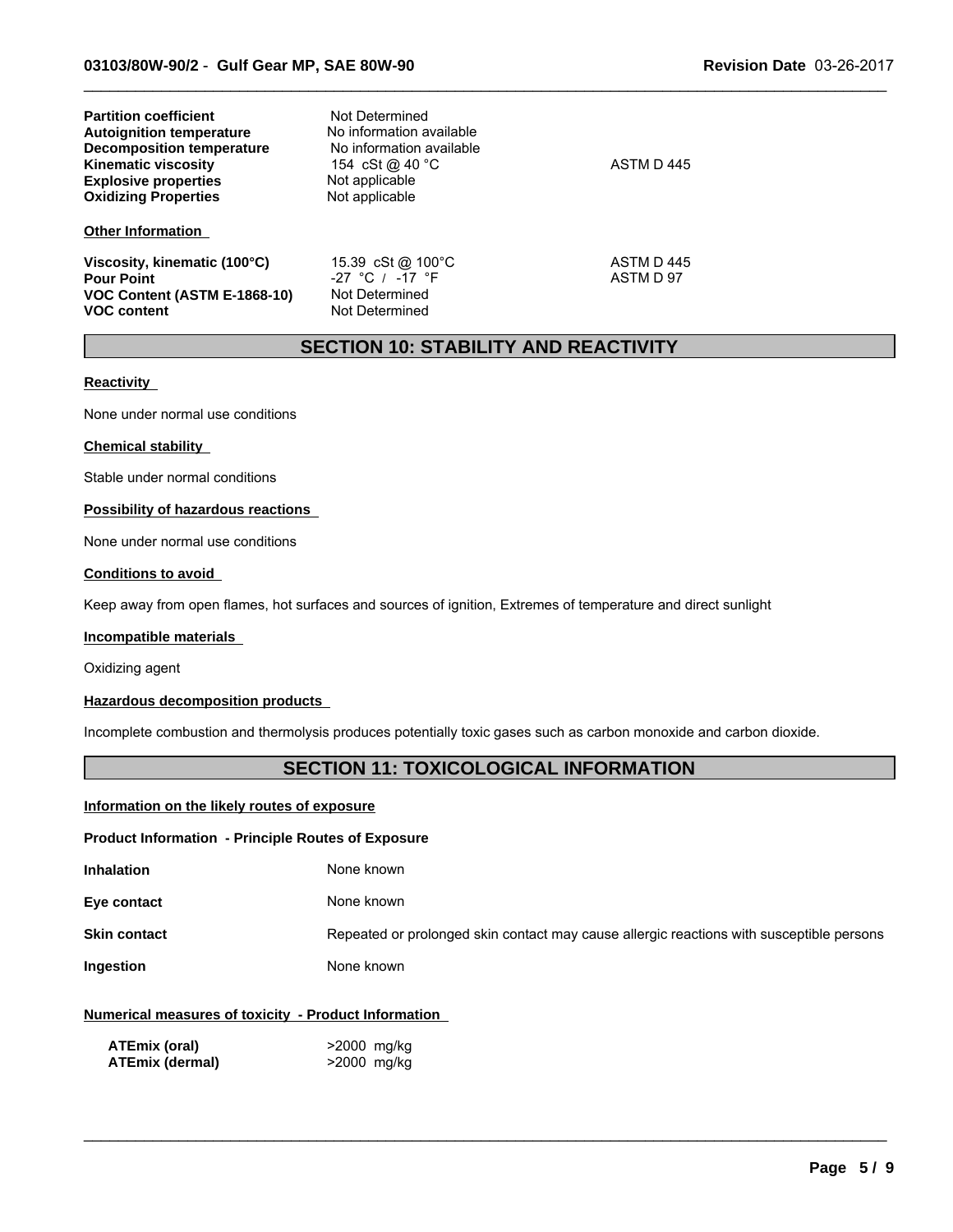#### **Acute toxicity - Product Information**

Product does not present an acute toxicity hazard based on known or supplied information.

#### **Acute toxicity - Component Information**

| <b>Chemical name</b>                                                                     | Oral LD50   | Dermal LD50 | <b>Inhalation LC50</b> |
|------------------------------------------------------------------------------------------|-------------|-------------|------------------------|
| Highly refined base oil (Viscosity<br>$>20.5 \text{ cSt} \text{ @ } 40^{\circ} \text{C}$ | >2000 mg/kg | >2000 mg/kg |                        |
| Highly refined, low viscosity base oil<br>(Viscosity <7 cSt @40°C)                       | >2000 mg/kg | >2000 mg/kg |                        |

 $\_$  ,  $\_$  ,  $\_$  ,  $\_$  ,  $\_$  ,  $\_$  ,  $\_$  ,  $\_$  ,  $\_$  ,  $\_$  ,  $\_$  ,  $\_$  ,  $\_$  ,  $\_$  ,  $\_$  ,  $\_$  ,  $\_$  ,  $\_$  ,  $\_$  ,  $\_$  ,  $\_$  ,  $\_$  ,  $\_$  ,  $\_$  ,  $\_$  ,  $\_$  ,  $\_$  ,  $\_$  ,  $\_$  ,  $\_$  ,  $\_$  ,  $\_$  ,  $\_$  ,  $\_$  ,  $\_$  ,  $\_$  ,  $\_$  ,

#### **Delayed and immediate effects as well as chronic effects from short and long-term exposure**

| <b>Skin corrosion/irritation</b>                                                      | Based on available data, the classification criteria are not met.                                                                               |
|---------------------------------------------------------------------------------------|-------------------------------------------------------------------------------------------------------------------------------------------------|
| Serious eye damage/eye irritation                                                     | Based on available data, the classification criteria are not met.                                                                               |
| <b>Sensitization</b><br><b>Respiratory Sensitization</b><br><b>Skin sensitization</b> | Based on available data, the classification criteria are not met.<br>Repeated contact may cause allergic reactions in very susceptible persons. |
| Germ cell mutagenicity                                                                | Based on available data, the classification criteria are not met.                                                                               |
| Carcinogenicity                                                                       | Based on available data, the classification criteria are not met.                                                                               |
| <b>Reproductive toxicity</b>                                                          | Based on available data, the classification criteria are not met.                                                                               |
| Specific target organ systemic<br>toxicity (single exposure)                          | Based on available data, the classification criteria are not met                                                                                |
| Specific target organ systemic<br>toxicity (repeated exposure)                        | Based on available data, the classification criteria are not met                                                                                |
| <b>Aspiration hazard</b>                                                              | Based on available data, the classification criteria are not met.                                                                               |
| <b>Exposure levels</b>                                                                | See section 8 for more information                                                                                                              |
| Interactive effects                                                                   | None known                                                                                                                                      |

### **SECTION 12: ECOLOGICAL INFORMATION**

#### **Toxicity**

No special environmental measures are necessary

| <b>Chemical name</b>                        | Algae/aguatic plants | <b>Fish</b>     | <b>Toxicity to</b><br>microorganisms | Crustacea       |
|---------------------------------------------|----------------------|-----------------|--------------------------------------|-----------------|
| Highly refined base oil                     | >100: 72 h mg/L      | >100: 96 h mg/L |                                      | >100: 48 h mg/L |
| $\vert$ (Viscosity >20.5 cSt @40°C) $\vert$ |                      |                 |                                      |                 |

 $\_$  ,  $\_$  ,  $\_$  ,  $\_$  ,  $\_$  ,  $\_$  ,  $\_$  ,  $\_$  ,  $\_$  ,  $\_$  ,  $\_$  ,  $\_$  ,  $\_$  ,  $\_$  ,  $\_$  ,  $\_$  ,  $\_$  ,  $\_$  ,  $\_$  ,  $\_$  ,  $\_$  ,  $\_$  ,  $\_$  ,  $\_$  ,  $\_$  ,  $\_$  ,  $\_$  ,  $\_$  ,  $\_$  ,  $\_$  ,  $\_$  ,  $\_$  ,  $\_$  ,  $\_$  ,  $\_$  ,  $\_$  ,  $\_$  ,

### **Persistence and degradability**

The product is not readily biodegradable, but it can be degraded by micro-organisms, it is regarded as being inherently biodegradable.

#### **Bioaccumulative potential**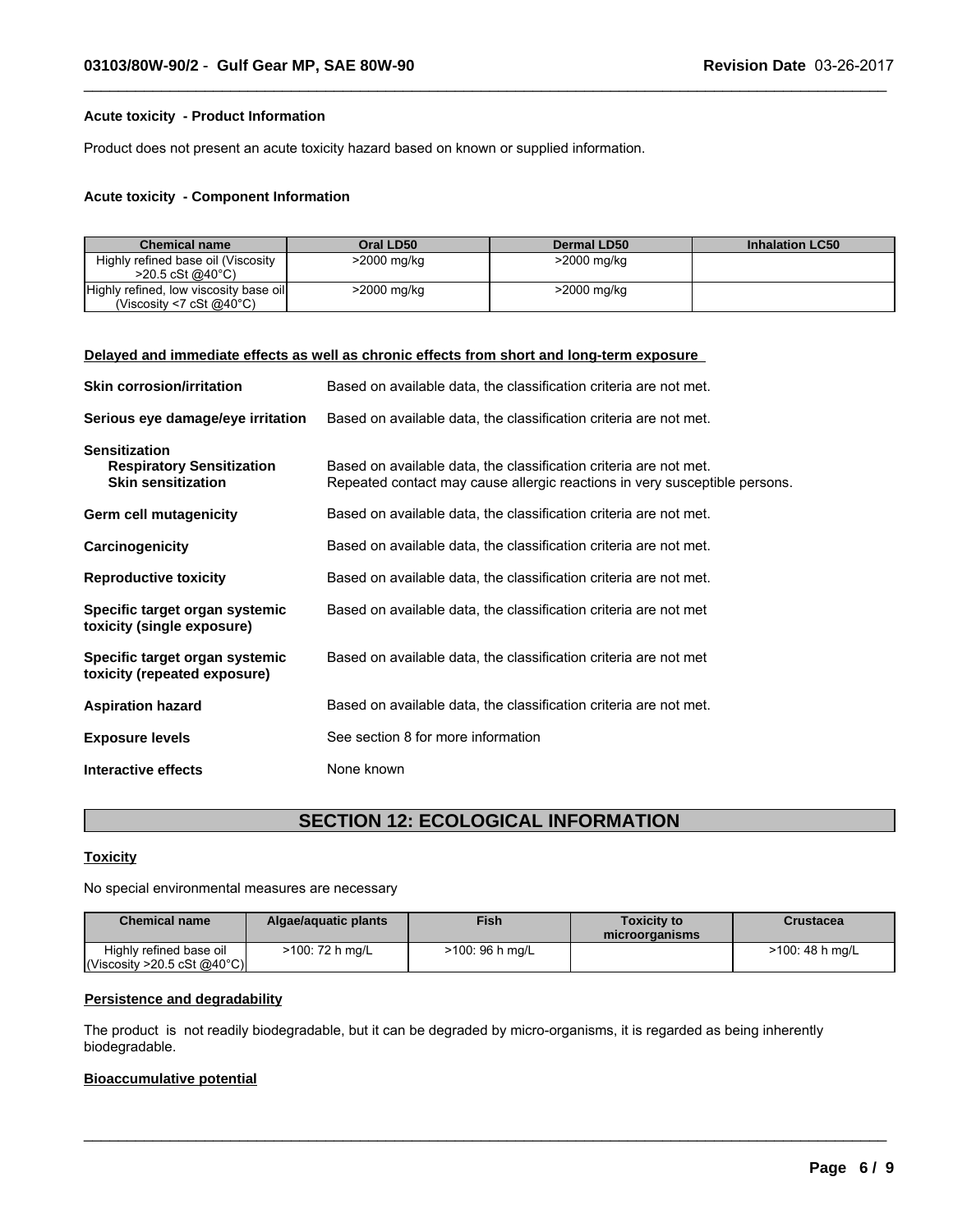No information available

#### **Mobility**

The product is insoluble and floats on water

#### **Other adverse effects**

None known

### **SECTION 13: DISPOSAL CONSIDERATIONS**

 $\_$  ,  $\_$  ,  $\_$  ,  $\_$  ,  $\_$  ,  $\_$  ,  $\_$  ,  $\_$  ,  $\_$  ,  $\_$  ,  $\_$  ,  $\_$  ,  $\_$  ,  $\_$  ,  $\_$  ,  $\_$  ,  $\_$  ,  $\_$  ,  $\_$  ,  $\_$  ,  $\_$  ,  $\_$  ,  $\_$  ,  $\_$  ,  $\_$  ,  $\_$  ,  $\_$  ,  $\_$  ,  $\_$  ,  $\_$  ,  $\_$  ,  $\_$  ,  $\_$  ,  $\_$  ,  $\_$  ,  $\_$  ,  $\_$  ,

#### **Safe handling and disposal methods**

Dispose of as hazardous waste in compliance with local and national regulations

#### **Disposal of any contaminated packaging**

Empty containers should be taken to an approved waste handling site for recycling or disposal. Observe all label precautions until container is cleaned, reconditioned or destroyed.

#### **Environmental regulations**

No information available

### **SECTION 14: TRANSPORT INFORMATION**

**ADG** Not regulated

**IMDG** Not regulated

**IATA** Not regulated

### **SECTION 15: REGULATORY INFORMATION**

**Safety, health and environmental regulations/legislation specific for the substance or mixture**

#### **National regulations**

#### **Australia**

Model Work Health and Safety Regulations (2016). Preparation of Safety Data Sheets for Hazardous Chemicals Code of Practice (2011).

#### **Standard for Uniform Scheduling of Medicines and Poisons (SUSMP)**

No poisons schedule number allocated

#### **New Zealand**

Hazardous Substances Regulation 2001.

**HSNO Approval Number:** HSR002606 **HSNO Hazard Classification:** 6.3B, 9.1C

**New Zealand** Lubricants, Lubricant Additives, Coolants and Anti-freeze Agents (Subsidiary Hazard) Group Standard 2006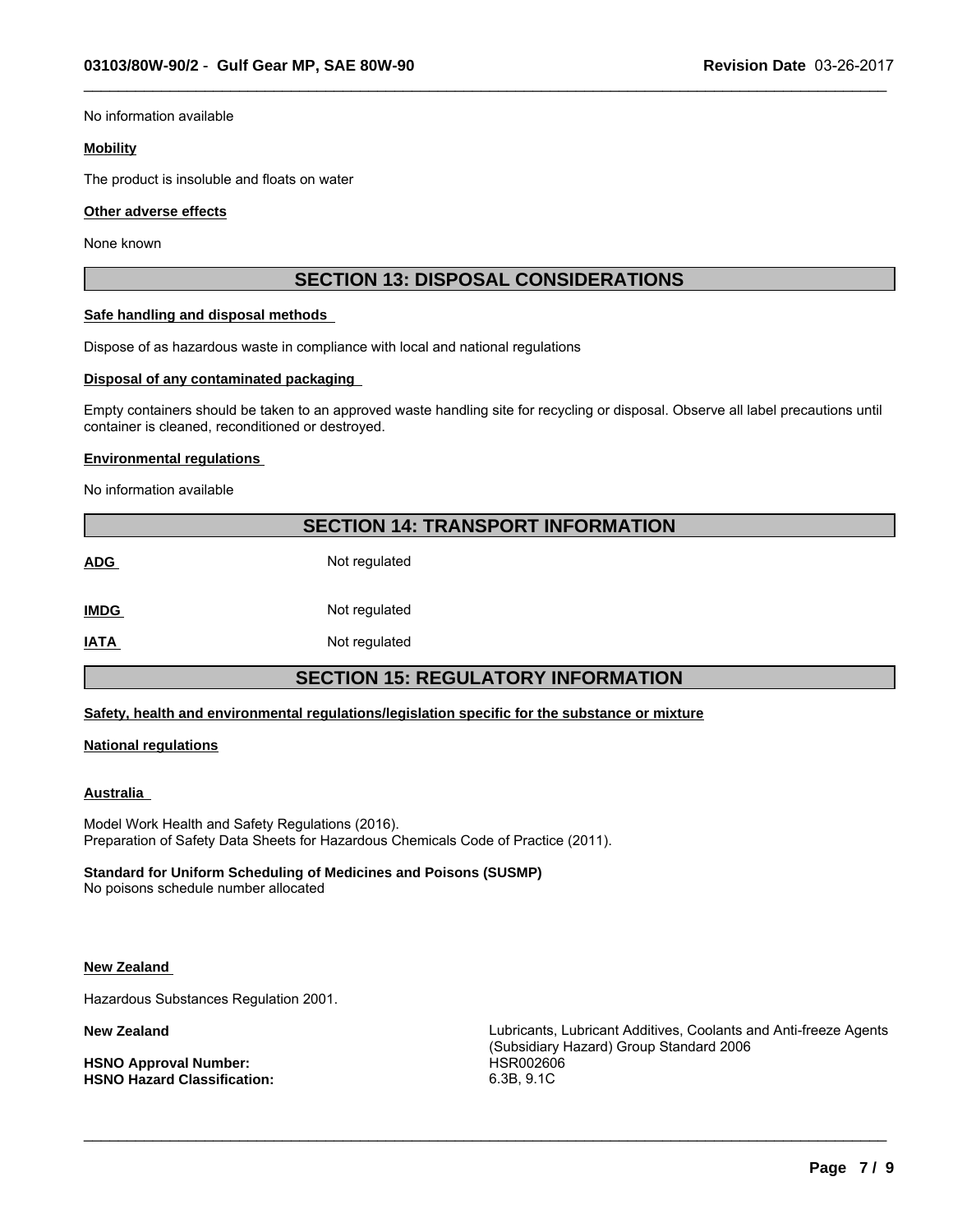$\_$  ,  $\_$  ,  $\_$  ,  $\_$  ,  $\_$  ,  $\_$  ,  $\_$  ,  $\_$  ,  $\_$  ,  $\_$  ,  $\_$  ,  $\_$  ,  $\_$  ,  $\_$  ,  $\_$  ,  $\_$  ,  $\_$  ,  $\_$  ,  $\_$  ,  $\_$  ,  $\_$  ,  $\_$  ,  $\_$  ,  $\_$  ,  $\_$  ,  $\_$  ,  $\_$  ,  $\_$  ,  $\_$  ,  $\_$  ,  $\_$  ,  $\_$  ,  $\_$  ,  $\_$  ,  $\_$  ,  $\_$  ,  $\_$  ,

#### **International Regulations**

**Ozone-depleting substances (ODS)** Not applicable

**Persistent Organic Pollutants** Not applicable

**Chemicals Subject to Prior Informed Consent (PIC)** Not applicable

#### **International Inventories**

 **TSCA** - United States Toxic Substances Control Act Section 8(b) Inventory All ingredients are on the inventory or exempt from listing

 **DSL/NDSL** - Canadian Domestic Substances List/Non-Domestic Substances List All ingredients are on the inventory or exempt from listing

 **AICS** - Australian Inventory of Chemical Substances All ingredients are on the inventory or exempt from listing

 **PICCS** - Philippines Inventory of Chemicals and Chemical Substances All ingredients are on the inventory or exempt from listing

 **KECL** - Korean Existing and Evaluated Chemical Substances All ingredients are on the inventory or exempt from listing

 **IECSC** - China Inventory of Existing Chemical Substances All ingredients are on the inventory or exempt from listing

 **ENCS** - Japan Existing and New Chemical Substances All ingredients are on the inventory or exempt from listing

 **TCSI** - Taiwan National Existing Chemical Inventory Contact supplier for inventory compliance status

 **NZIoC** - New Zealand Inventory of Chemicals All ingredients are on the inventory or exempt from listing

#### **Other Information**

**The highly refined base oil (Viscosity >20.5 cSt @40°C) contains one or more substance with the following CAS/EC numbers:**

| <b>Chemical name</b>                                      | <b>CAS No</b> | <b>EC-No</b> |
|-----------------------------------------------------------|---------------|--------------|
| Distillates (petroleum), solvent-refined heavy paraffinic | 64741-88-4    | 265-090-8    |
| Distillates (petroleum), solvent-refined light paraffinic | 64741-89-5    | 265-091-3    |
| Residual oils (petroleum), solvent deasphalted            | 64741-95-3    | 265-096-0    |
| Distillates (petroleum), solvent-refined heavy naphthenic | 64741-96-4    | 265-097-6    |
| Distillates (petroleum), solvent-refined light naphthenic | 64741-97-5    | 265-098-1    |
| Residual oils (petroleum), solvent-refined                | 64742-01-4    | 265-101-6    |
| Distillates (petroleum), hydrotreated heavy naphthenic    | 64742-52-5    | 265-155-0    |
| Distillates (petroleum), hydrotreated light naphthenic    | 64742-53-6    | 265-156-6    |
| Distillates (petroleum), hydrotreated heavy paraffinic    | 64742-54-7    | 265-157-1    |